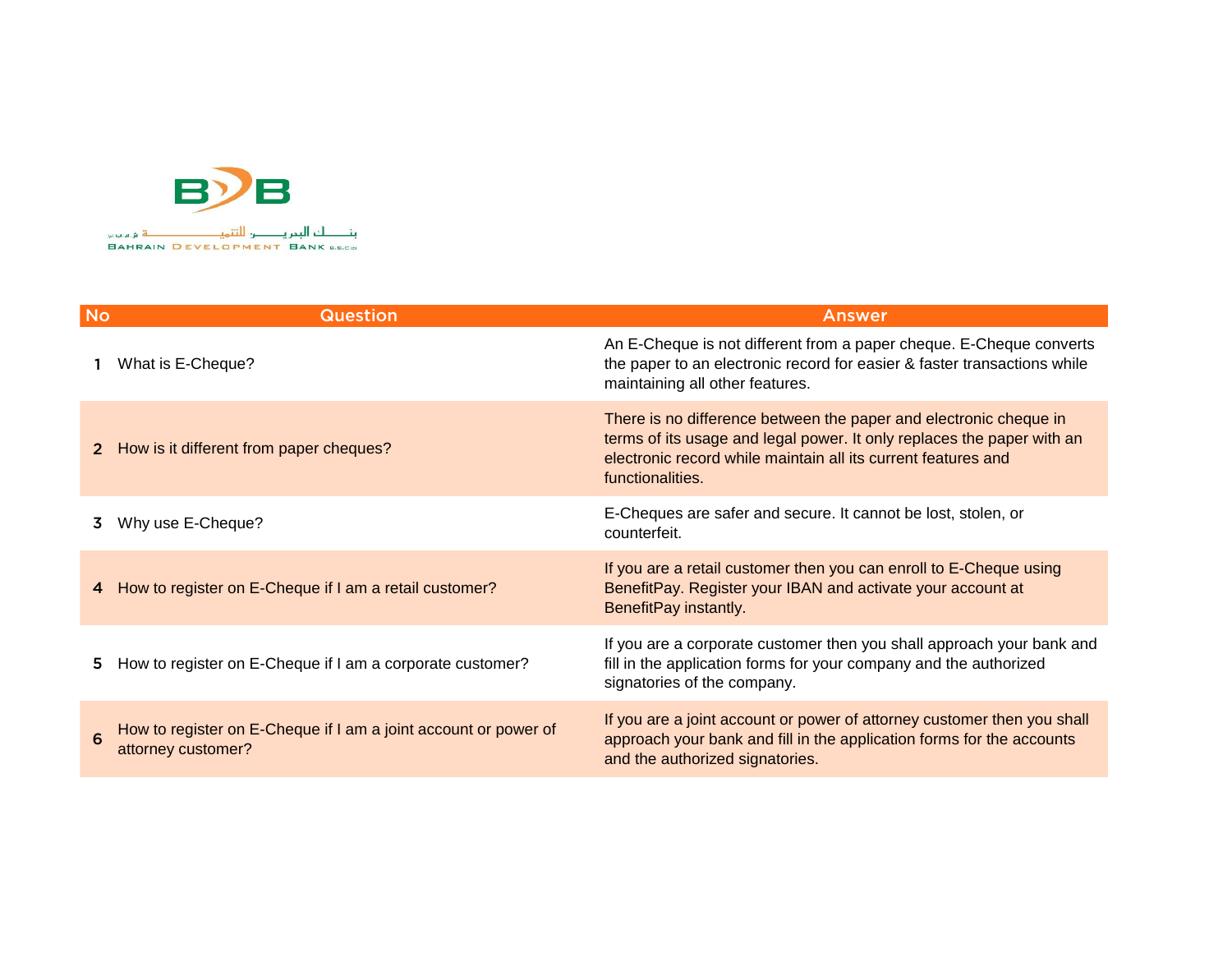| 7               | How will I know if I was successfully registered by my bank?                             | Upon successful registration, E-Cheque system will send an email<br>notification of the successful registration to the registered email of the<br>authorized signatory.                                                               |
|-----------------|------------------------------------------------------------------------------------------|---------------------------------------------------------------------------------------------------------------------------------------------------------------------------------------------------------------------------------------|
|                 | 8 As a retail customer how can I write and issue E-Cheques?                              | For retail customers, you can issue and deposit E-Cheques using<br>BenefitPay.                                                                                                                                                        |
| 9               | As a corporate customer how can I write and issue E-Cheques?                             | For corporate customers, you shall download E-Cheque App from the<br>app store or Play store and activate your account.                                                                                                               |
| 10 <sup>°</sup> | As a joint account or power of attorney customer how can I write and<br>issue E-Cheques? | For joint accounts and power of attorney customers, you shall<br>download E-Cheque App from the app store or Play store and activate<br>your account.                                                                                 |
|                 | 11 How can I activate my account on E-Cheque App?                                        | Visit the app store and download the E-Cheque App. You can activate<br>your account by entering your ID details, select your banks, the<br>corporate ID, and then key in the OTP you will receive on the<br>registered mobile device. |
|                 | 12 Who is eligible to use E-Cheque?                                                      | Any customer having an IBAN in Bahrain is eligible. A customer can<br>register an issuer of E-Cheque or a beneficiary receiving and<br>depositing E-Cheques.                                                                          |
| 1 <sub>3</sub>  | How many days till the bank register me if I am not using<br>BenefitPay?                 | The bank shall process the registration request in two business days<br>after receiving the complete forms and approving the request.                                                                                                 |
|                 | 14 How long it takes for an E-Cheque book to be issued?                                  | E-Cheque book request shall be approved or rejected by the bank in<br>maximum two business days.                                                                                                                                      |
|                 | 15 What is the charge of issuing an E-Cheque book?                                       | The same charges of the paper cheque books apply for E-Cheque<br>books.                                                                                                                                                               |
|                 | 16 What is the charge of registering in E-Cheque?                                        | There is no charge for E-Cheque registration.                                                                                                                                                                                         |
|                 | 17 Will I be charged when depositing an E-Cheque?                                        | There is no charge for E-Cheque deposits.                                                                                                                                                                                             |
|                 | 18 Can an E-Cheque be written to anyone?                                                 | An E-Cheque can be written to any name or issued to a registered<br>customer of E-Cheque using the mobile or ID of the registered<br>customers.                                                                                       |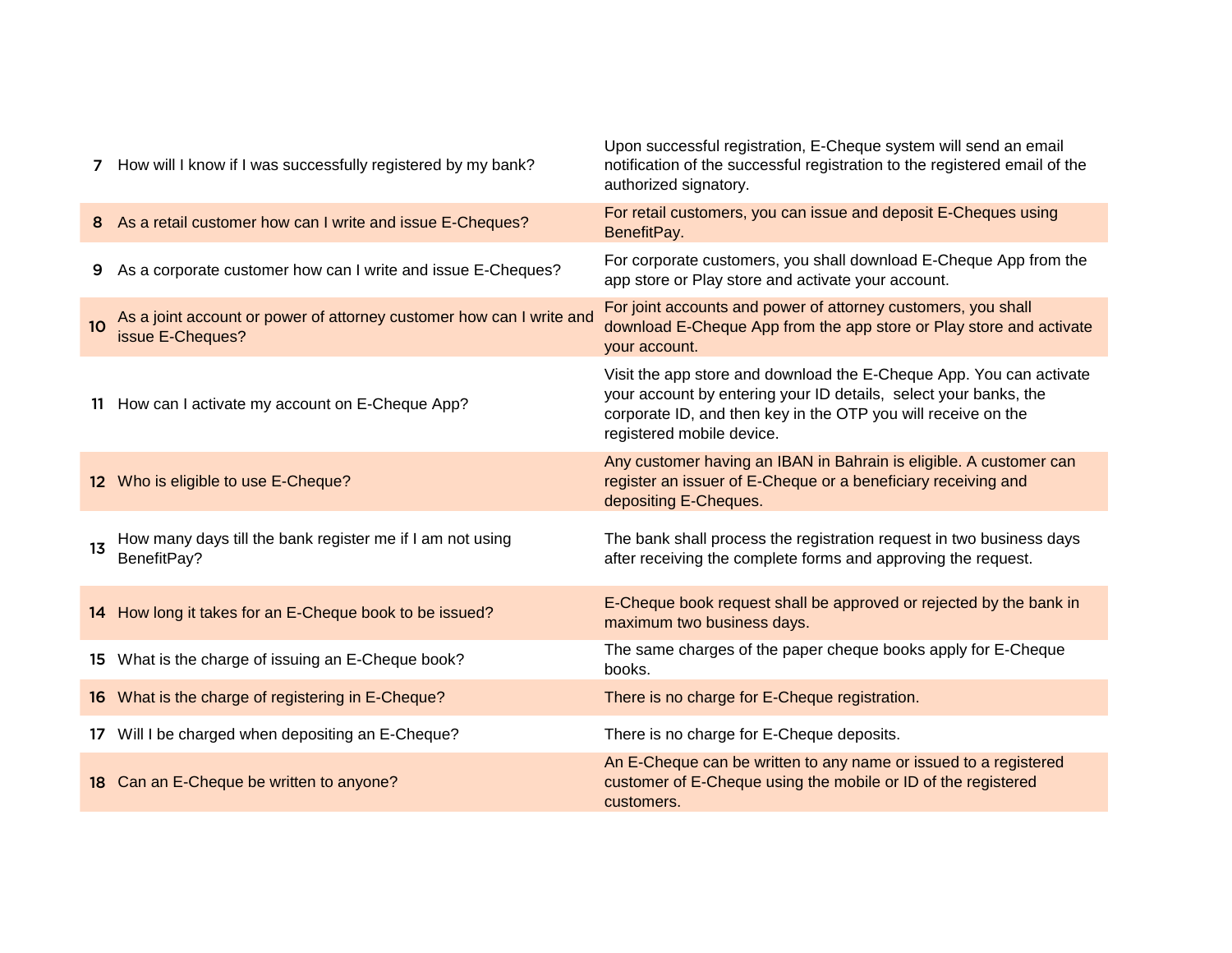|    | 19 Where can I deposit an E-Cheque?                                               | An E-Cheque can be deposited using BenefitPay, E-Cheque App, E-<br>Cheque portal, and all bank's branches.                                                                                                                                                      |
|----|-----------------------------------------------------------------------------------|-----------------------------------------------------------------------------------------------------------------------------------------------------------------------------------------------------------------------------------------------------------------|
|    | 20 How can I verify if the E-Cheque is genuine and written to me?                 | If you are a registered customer, then you can upload or scan the QR<br>of the E-Cheque on BenefitPay, E-Cheque App, or E-Cheque portal<br>and view the data of the E-Cheque before accepting it from the Drawer.                                               |
|    | 21 How long it takes for an E-Cheque deposit to be approved?                      | E-Cheque deposit requests received before 11:30 am of the business<br>day will be accepted/rejected by maximum 12:00 pm of the same<br>business day                                                                                                             |
|    | 22 How long it takes for an E-Cheque deposit to be cleared and paid?              | E-Cheques deposited before 11:30 am of the business day will be<br>cleared and paid by the end of the same business day if the paying<br>bank accepted the clearing.                                                                                            |
| 23 | Can I get a return advice of an E-Cheque to share with the<br>authorized parties? | The Payee can obtain the authorized copy of the return advice for the<br>E-Cheque via visiting any of its bank's branches.                                                                                                                                      |
|    | 25 Can an E-Cheque be issued with future dates?                                   | Similar to paper cheques, an E-Cheque can be issued post dated.                                                                                                                                                                                                 |
|    | 26 Can an E-Cheque be used as a security and guarantee?                           | Similar to paper cheques, an E-Cheque can be used as a security or<br>guarantee with depositing it or clearing.                                                                                                                                                 |
| 27 | How can I cancel and E-Cheque and return it to the Drawer (issuing<br>customer)?  | To return an E-Cheque to the Drawer, you have to visit your bank<br>branches. If you are registered customer on E-Cheque then you can<br>cancel it using BenefitPay, E-Cheque App, or E-Cheque portal for E-<br>Cheque issued against your mobile number or ID. |
| 28 | How can I know if an E-Cheque is written against my mobile number<br>or ID.       | When you as a Payee receive an E-Cheque automatically by the<br>system without the need for the Drawer to share it, this means the E-<br>Cheque has been written against your mobile or ID.                                                                     |
|    | 29 Can an E-Cheque be endorsed?                                                   | An E-Cheque is a negotiable instrument that can be endorsed. For the<br>first phase of the service launch only Account Payee E-Cheques are<br>supported.                                                                                                        |
|    | 30 Can an E-Cheque be discounted?                                                 | An E-Cheque can be discounted; however for the first phase of the<br>service launch such is not enabled.                                                                                                                                                        |